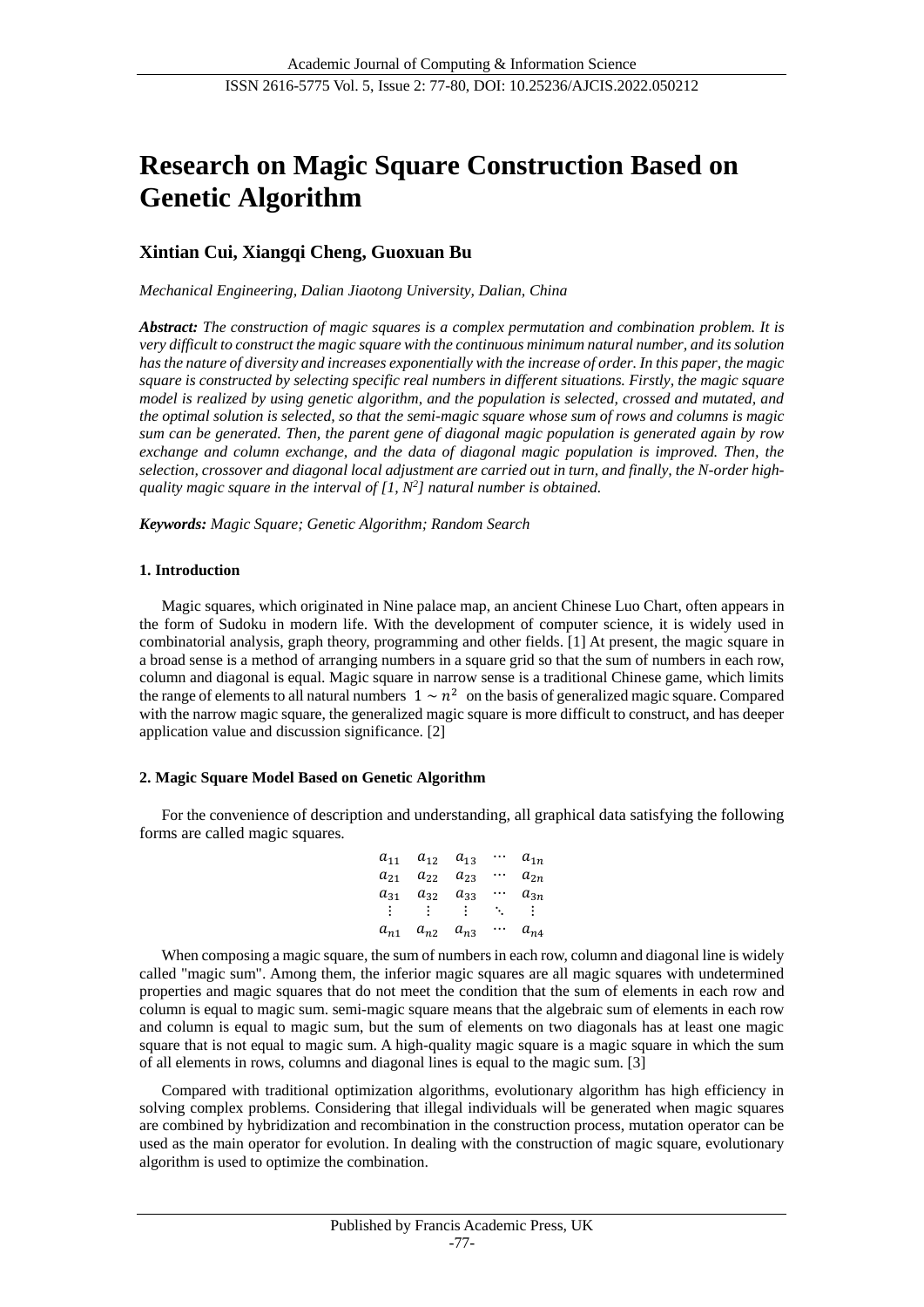## ISSN 2616-5775 Vol. 5, Issue 2: 77-80, DOI: 10.25236/AJCIS.2022.050212

In order to effectively limit the running time of the algorithm, limit the value range of magic square elements, generate a random real number array within the limited range, generate random numbers, and limit the change range of real numbers within the magic square. The number of array elements is, respectively: $n^2$ 

$$
S_{11} \t S_{12} \t S_{13} \t \cdots \t S_{1n}
$$
\n
$$
S_{21} \t S_{22} \t S_{23} \t \cdots \t S_{2n}
$$
\n
$$
S_{31} \t S_{32} \t S_{33} \t \cdots \t S_{3n}
$$
\n
$$
\vdots \t \vdots \t \vdots \t \ddots \t \vdots
$$
\n
$$
S_{n1} \t S_{n2} \t S_{n3} \t \cdots \t S_{nn}
$$

Use random () command in MATLAB to generate a new random array for the original data. Fill in the magic square from left to right and from top to bottom, and its corresponding position number is:

| $a_{11}$ | $a_{12}$ | $a_{13}$ |    | $a_{1n}$ |
|----------|----------|----------|----|----------|
| $a_{21}$ | $a_{22}$ | $a_{23}$ |    | $a_{2n}$ |
| $a_{31}$ | $a_{32}$ | $a_{33}$ |    | $a_{3n}$ |
|          |          |          | ٠. | ÷.       |
| $a_{n1}$ | $a_{n2}$ | $a_{n3}$ |    | $a_{n4}$ |

The number of parents of the first generation population is initially set at 1,000, and it is necessary to provide reasonable fitness to drive the evolution of the magic square of parents. The known fitness function is:

$$
J_{n0} = \sum_{i=1}^{n} |S_{ij} - S| + \sum_{j=1}^{n} |S_{ij} - S| \tag{1}
$$

And  $J_0 \ge 1$ , the reciprocal of the fitness should be taken. Therefore, using the roulette method, that is, the selection strategy based on the fitness ratio, the probability of the inferior magic square individual  $I_n$  being selected is  $P(I_n) =$  $\frac{1}{\ln 0}$  $rac{f_{n0}}{\sum_{n=1}^{n} f_{n0}}$ , obeying the distribution function  $F(I_n) = ln(I_{n0})$ . When

inferior magic squares tend to be semi-magic squares, the probability of being eliminated is smaller, and the probability of being selected is greater. Therefore, the old individuals in the parent magic square are selected with a certain probability, and they can reproduce the next generation and form a new population through their own evolution.

The mutation of individual genes is beneficial to the algorithm to find the optimal solution and reduce the convergence speed. In the evolutionary process of the algorithm of local adjustment of the ranks of high-order magic squares, if the unified objective function is adopted, there will be a phenomenon that the crossover results will gradually converge with the increase of evolutionary algebra, and there is also a risk of falling into local optimum easily. The idea of mutation may break the deadlock and provide higher evolutionary efficiency. The method of individual gene variation is to complete the gene crossover when the magic squares do not meet the selection conditions, select any two magic squares as parents, and exchange columns or rows between them. Then, genetic mutation is carried out to make any number in the magic square change randomly, and this number is not equal to any real number of the mutant individual species. Each randomly generated array of inferior magic squares, semi-magic squares and high-quality magic squares is called an individual, and the set of all arrays of inferior magic squares, semi-magic squares and high-quality magic squares is called a population. With the evolution, different types of individuals will emerge in the population. Evolve the data set according to the variation rule to obtain the data set  $I_0, I_1, I_2, I_3 \cdots I_n$ , until exiting the evolution to obtain the data set. Exit evolution needs to achieve the objective function, so that all row magic sums are consistent with column magic sums.

After 10000 evolutions, if its objective function is  $J_0 = 0$ , the objective function is reached, that is, the semi-magic square is successfully constructed. However, in most cases of practice, random real numbers are difficult to form a perfect semi-magic square, so we allow some errors between the actual value and the theoretical value of the magic sum of the semi-magic square of real numbers, let  $J_0 < 1$ .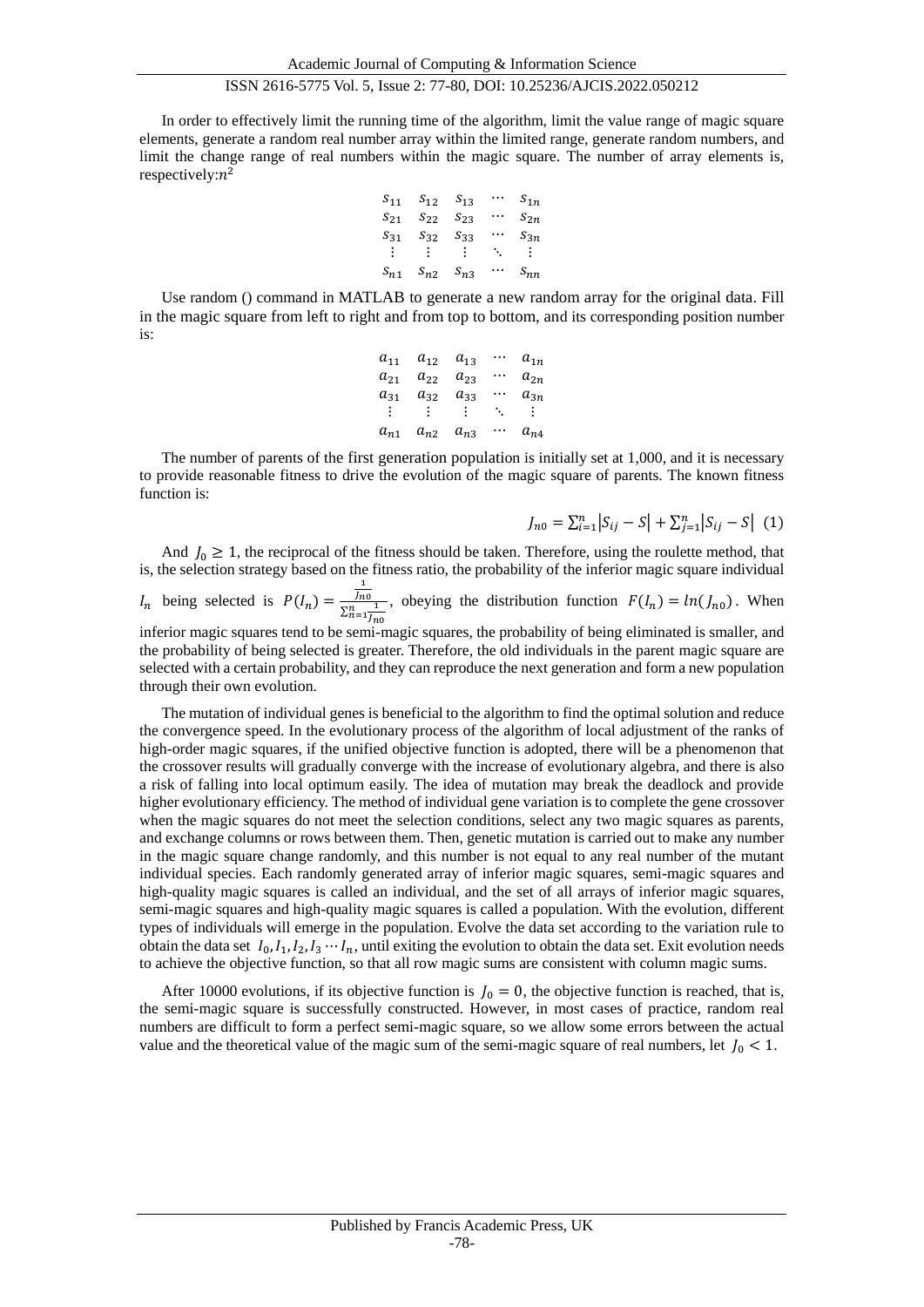



*Figure 1: The generation process of inferior magic squares approaching to semi-magic squares*

Decision variables are as follows:

$$
J_{n1} = \sum_{i=1}^{n} |S_{ij} - S| + \sum_{j=1}^{n} |S_{ij} - S| \tag{2}
$$

Drive 100 or more parents to construct magic squares.

#### **3. Generation of High-quality Magic Squares Based on Local Variation**

This magic square has a high probability of appearing in the form of inferior magic square, a low probability of appearing in the form of semi-magic square, and a very low probability of appearing in the form of high-quality magic square. Inspired by the equivalence of matrix after elementary row transformation and elementary column transformation, the construction of magic square can be divided into two steps. First of all, the semi-magic square with equal row magic sum and column magic sum is constructed to realize local adjustment of rows and columns, and then the semi-magic square is transformed by rows and columns to realize local adjustment of corners. Thereby realizing the construction of magic square. [4]

At the end of the construction process of semi-magic square, most of the rows and columns have already satisfied their element sum equal to magic sum, then conditional search is conducted in a few unsatisfied elements sum equal to magic sum, and at least one pair of elements are exchanged. Only one or two pairs of elements can be exchanged in this conditional search. Theoretically, three or more pairs of elements can be exchanged. However, this process costs a lot of time, so it is not proposed here. Among them,  $1 \leq k \leq n$ ,  $1 \leq j \leq n$ ,  $1 \leq s \leq n$ ,  $1 \leq t \leq n$ ,  $k \neq l$ ,  $s \neq t$ .

- ① If  $\sum_{i=1}^{n} a_{ki} c = c \sum_{j=1}^{n} a_{lj} = a_{ks} a_{ls}$ , then swap the two elements  $a_{ks}$  and  $a_{ls}$ ;
- $\textcircled{2}$  If  $\sum_{i=1}^{n} a_{ik} c = c \sum_{j=1}^{n} a_{jl} = a_{sk} a_{sl}$ , then swap the two elements  $a_{sk}$  and  $a_{sl}$ ;

 $\textcircled{3}$  If  $\sum_{i=1}^{n} a_{ki} - c = c - \sum_{j=1}^{n} a_{lj} = a_{ks} + a_{kt} - a_{ls} - a_{lt}$ , then swap the two pair elements  $a_{ks}$ ,  $a_{ls}$  and  $a_{kt}$ ,  $a_{lt}$ ;

 $\textcircled{4}$  If  $\sum_{i=1}^{n} a_{ik} - c = c - \sum_{j=1}^{n} a_{jl} = a_{sk} + a_{tk} - a_{sl} - a_{tl}$ , then swap the two pair elements  $a_{sk}$ ,  $a_{sl}$  and  $a_{tk}$ ,  $a_{tl}$ ;

**S** If  $\sum_{i=1}^{n} a_{ki} - c = c - \sum_{j=1}^{n} a_{lj} = a_{sk} + a_{ql} - a_{st} - a_{qt}$ , then swap the two pair elements  $a_{sk}$ ,  $a_{st}$  and  $a_{ql}$ ,  $a_{qt}$ ;

6 If  $\sum_{i=1}^{n} a_{ik} - c = c - \sum_{j=1}^{n} a_{jl} = a_{ks} + a_{lq} - a_{ts} - a_{tq}$ , then swap the two pair elements  $a_{ts}$ ,  $a_{ks}$  and  $a_{ta}$ ,  $a_{la}$ 

At the end of the stage of semi-magic square evolution, the matrix at this time has satisfied that the sum of rows and columns is equal to magic sum. Therefore, the exchange between rows and columns will not affect the magic square. We can adopt the method of local adjustment to simplify the final steps and improve the evolution speed.